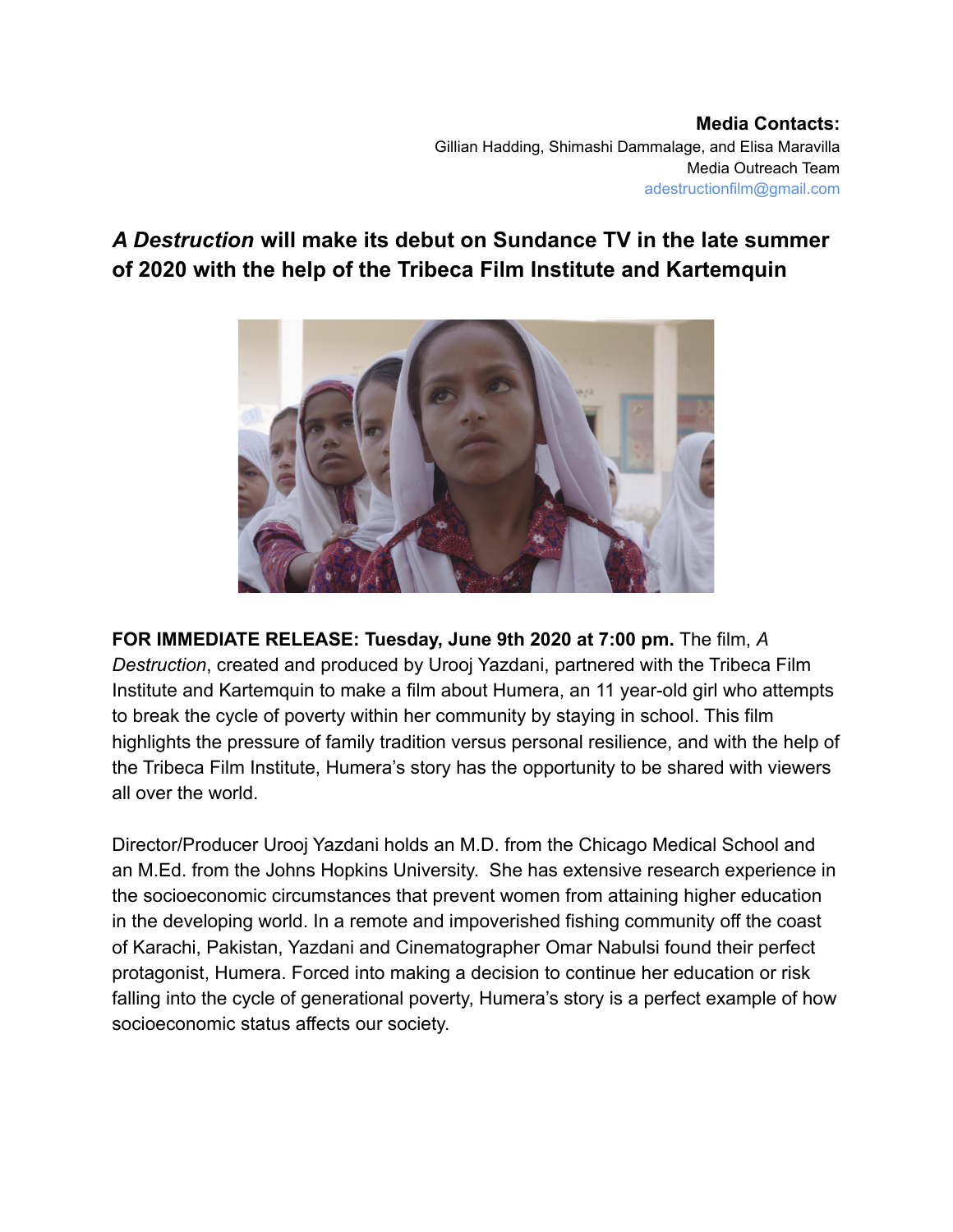*"As she watches her 14-year old sister marry a man over a decade older, she makes a determination about her own future. 'I'm never getting married', she exclaims. 'Marriage is an utter destruction!'"*

Yazdani and Nabulsi knew that this project wouldn't be easy. Inequities in health distribution, resource distribution, and quality of life are increasing in the United States and globally. There was a lot to consider about the style of storytelling that approached the topic in a captivating way. In 2017, Yazdani entered the Kartemquin Diverse Voices in Docs Program (DVID). DVID is a professional mentorship for documentary filmmakers of color to gain skills through dynamic workshops led by invited experts. With support from Kartemquin's DVID program and Tribeca Film Institute, Yazdani put together a film that fills you with sadness and anger at the inequities of life. The film is set to be released in Late Summer of 2020 on Sundance TV. The film has gone through it's rounds at several festivals, including screenings at the St. Louis International Festival, Yala International Independent Film Festival, and the Chicago South Asian Film Festival. The aim right now is to get the project screened at educational institutions, raise awareness through other media sources,and collaborate with other organizations.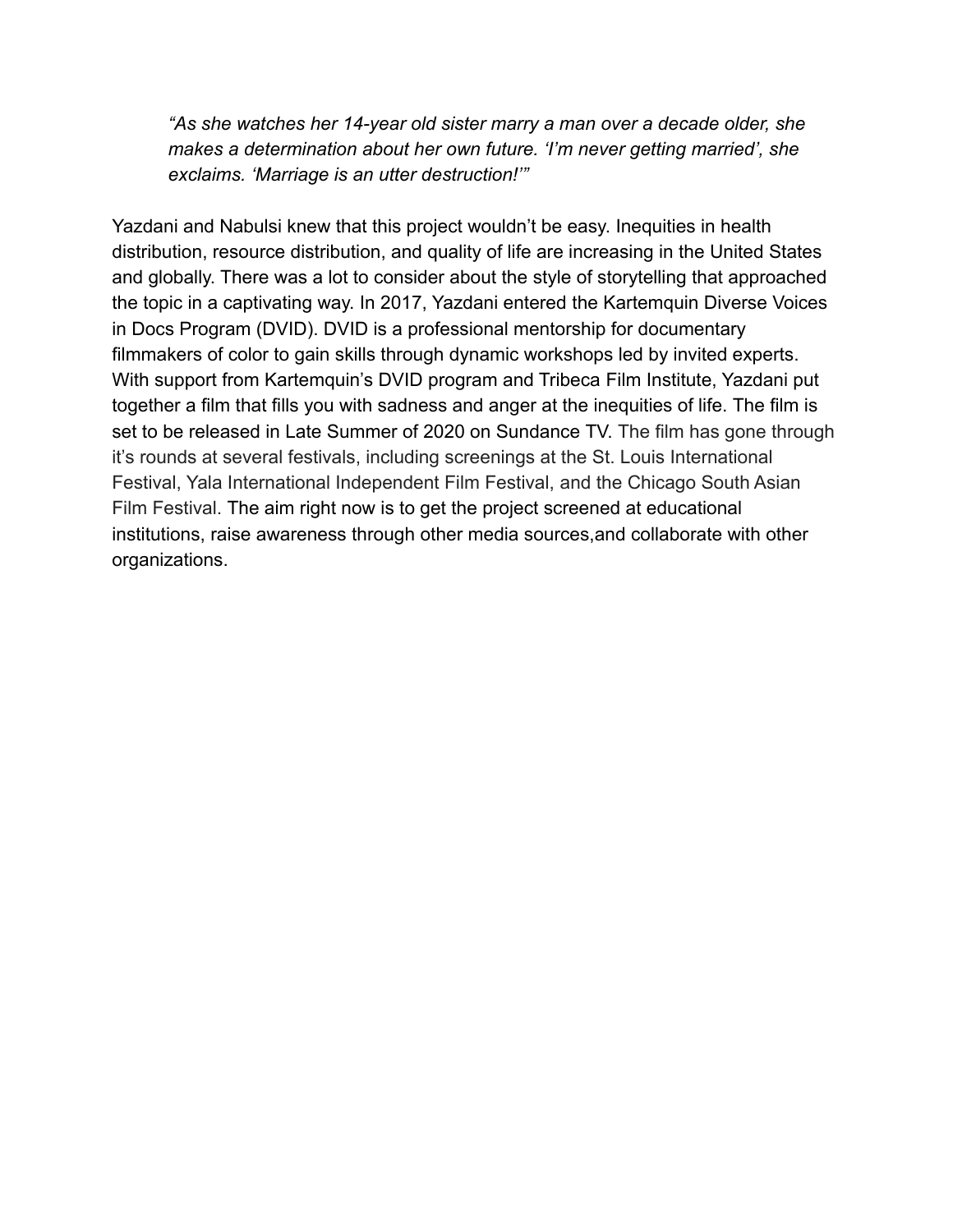## *A Destruction* **Continues to Raise Awareness for Humera's Impactful Story Through International Film Festivals and Distribution.**



**FOR IMMEDIATE RELEASE: Tuesday, June 30th 2020 at 7:00 pm:** Humera's story has been screened all over the world, and is set to premiere on AMC Sundance TV in MENA (Middle East and North Africa). From national film festivals in St. Louis, Louisville, Chicago, and Middlebury to film festivals in Nepal and Cameroon, *A Destruction* has been recognized for winning several awards. This is Urooj Yazdani's, the director and producer of the documentary, first film. Her perspective on the impact of film has grown and she has seen how much she can make a difference through the lens of a camera.

*"As a newcomer to the world of film, I can't tell you how instrumental festival screenings have been at both generating interest in Humera's personal story as well as building awareness about the transformative power of education in the developing world".*

These film festivals have become a platform for Humera's story, and a stepping stone for audiences to learn just how powerful education can be. Through reaching a wider audience at the film festivals, Humera, and those in a similar situation as her, can finally be heard thanks to Yazdani.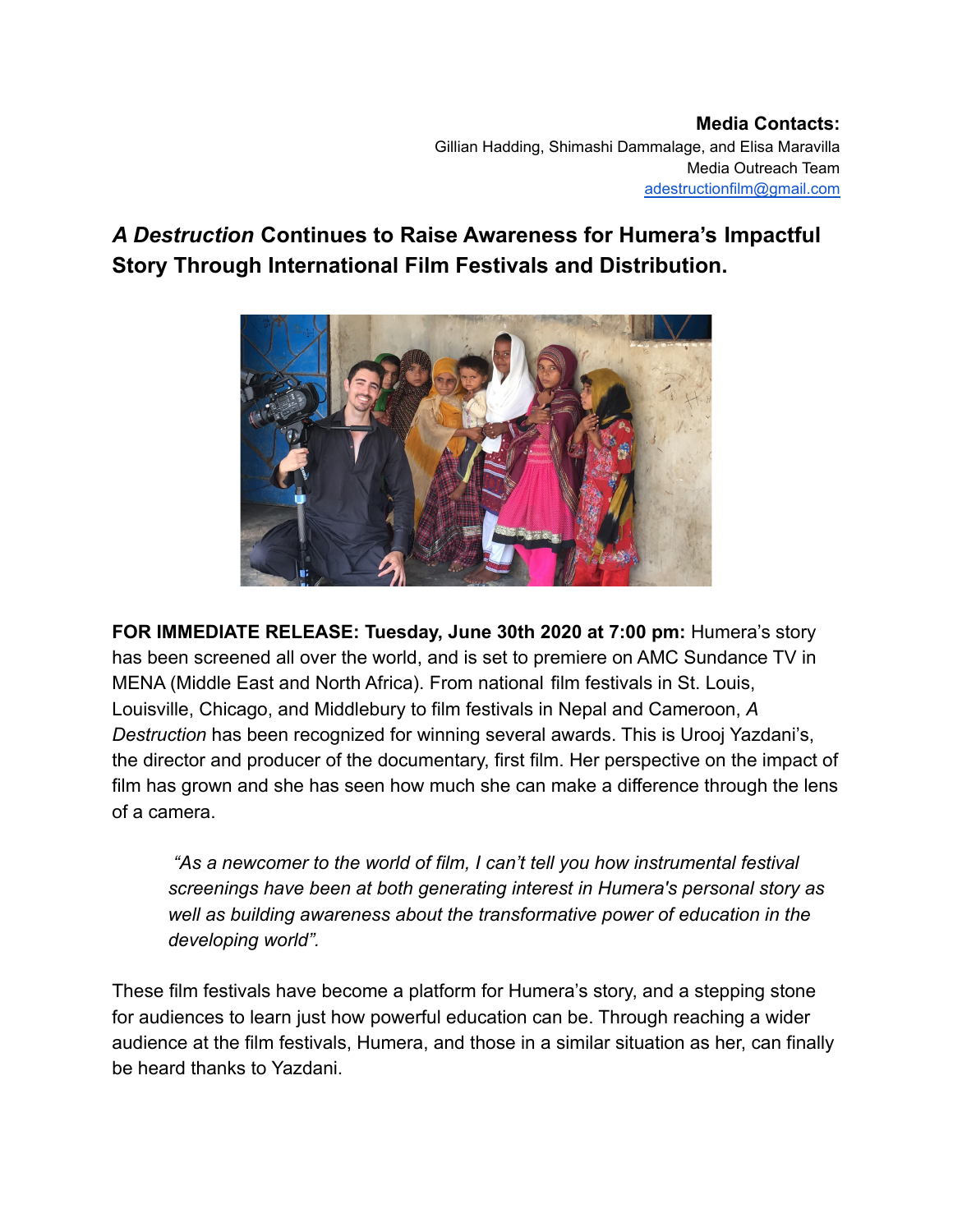The film has also picked up several distribution deals with many platforms, such as Film Option International and is becoming an Infobase Learning film. In addition, ProQuest, one of America's leading providers of supplemental educational materials to the school and library markets, have officially acquired non-exclusive educational distribution rights for the film. All these relationships will continue to get the film into classrooms, libraries and teaching platforms world-wide! This way, Humera's story can continue to be shared. Following the screenings and distributions, the film also is in the works with having possible collaborations with the American Pakistan Foundation, the Global Fund for Children, and Girls Education International.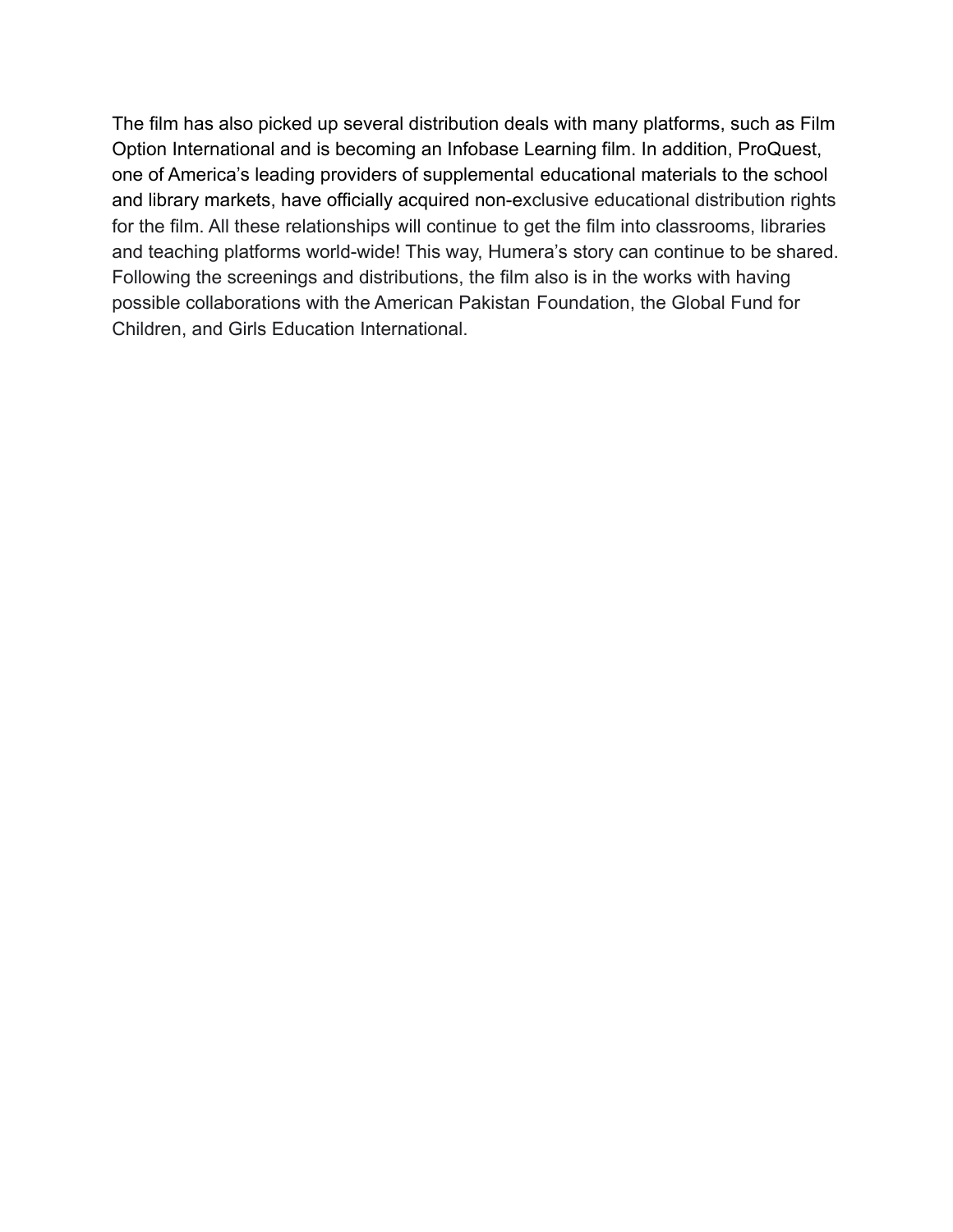## *A Destruction* **is Set to Release on Two Major Educational Platforms: Infobase Learning and ProQuest**



**FOR IMMEDIATE RELEASE: Tuesday, July 14th 2020 at 7:00 pm:** Humera's story has been seen all over the world, and this film has recently collaborated with ProQuest and Infobase Learning. Both of these platforms are utilized for educational purposes. *A Destruction* will be available for purchase for schools and teachers to utilize.

ProQuest is an international database for librarians, educators and researchers. Once purchased, the film comes with curriculum support, lesson planning, and some worksheets about the film's themes to be utilized in the classroom. ProQuest offers films in a variety of topics, but documentary is one of their biggest sections, and *A Destruction* is soon to be a part of it. Upon selecting this film to use, teachers and students learn valuable lessons through a different perspective. ProQuest even added a new platform to their academic film database during the global pandemic to make it easier for students and educators to access their films; they wanted to make education a priority. Overall, *A Destruction* will be available all over the world for educators to incorporate this film into their daily lesson plans.

Humera's fight to stay in school is an inspirational story for all of us to see. With the help from Infobase, the film will reach a new audience through the extensive e-collection of educational videos and e-books. Now one of America's leading providers of